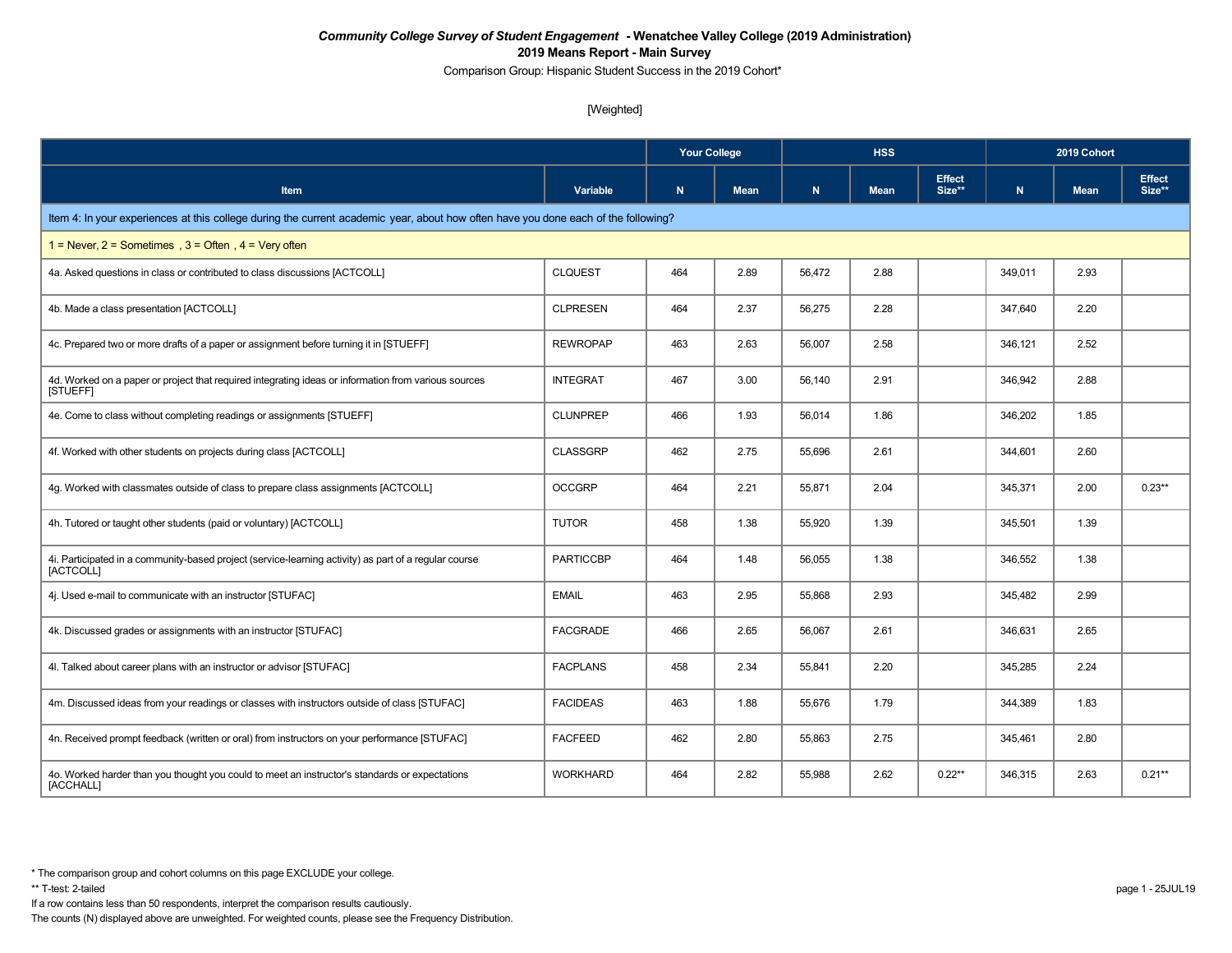Comparison Group: Hispanic Student Success in the 2019 Cohort\*

#### [Weighted]

|                                                                                                                                          |                    | <b>Your College</b> |             | <b>HSS</b> |             |                         | 2019 Cohort |             |                         |
|------------------------------------------------------------------------------------------------------------------------------------------|--------------------|---------------------|-------------|------------|-------------|-------------------------|-------------|-------------|-------------------------|
| <b>Item</b>                                                                                                                              | Variable           | $\mathbf N$         | <b>Mean</b> | N          | <b>Mean</b> | <b>Effect</b><br>Size** | N           | <b>Mean</b> | <b>Effect</b><br>Size** |
| Item 4: In your experiences at this college during the current academic year, about how often have you done each of the following?       |                    |                     |             |            |             |                         |             |             |                         |
| 1 = Never, $2$ = Sometimes, $3$ = Often, $4$ = Very often                                                                                |                    |                     |             |            |             |                         |             |             |                         |
| 4p. Worked with instructors on activities other than coursework [STUFAC]                                                                 | <b>FACOTH</b>      | 463                 | 1.55        | 55,345     | 1.48        |                         | 342,760     | 1.51        |                         |
| 4q. Discussed ideas from your readings or classes with others outside of class (students, family<br>members, co-workers, etc.) [ACTCOLL] | <b>OOCIDEAS</b>    | 464                 | 2.62        | 55,976     | 2.53        |                         | 346,226     | 2.54        |                         |
| 4r. Had serious conversations with students who differ from you                                                                          | <b>CONVSTUDIFF</b> | 463                 | 2.03        | 56,030     | 1.98        |                         | 346,439     | 2.03        |                         |
| 4s. Skipped class                                                                                                                        | <b>SKIPCLAS</b>    | 467                 | 1.63        | 56,121     | 1.54        |                         | 347,031     | 1.55        |                         |
| Item 5: During the current academic year, how much has your coursework at this college emphasized the following mental activities?       |                    |                     |             |            |             |                         |             |             |                         |
| 1 = Very little, $2 =$ Some, $3 =$ Quite a bit, $4 =$ Very much                                                                          |                    |                     |             |            |             |                         |             |             |                         |
| 5a. Memorizing facts, ideas, or methods from your courses and readings so you can repeat them in<br>pretty much the same form            | <b>MEMORIZE</b>    | 468                 | 2.97        | 56,286     | 2.88        |                         | 347,845     | 2.86        |                         |
| 5b. Analyzing the basic elements of an idea, experience, or theory [ACCHALL]                                                             | ANALYZE            | 466                 | 2.97        | 56,068     | 2.95        |                         | 346,539     | 2.93        |                         |
| 5c. Forming a new idea or understanding from various pieces of information [ACCHALL]                                                     | <b>NEWIDEAS</b>    | 462                 | 3.03        | 55,787     | 2.92        |                         | 344,836     | 2.89        |                         |
| 5d. Making judgements about the value or soundness of information, arguments, or methods<br>[ACCHALL]                                    | <b>EVALUATE</b>    | 465                 | 2.70        | 56,002     | 2.68        |                         | 346,088     | 2.66        |                         |
| 5e. Applying theories or concepts to practical problems or in new situations [ACCHALL]                                                   | <b>APPLYING</b>    | 465                 | 2.89        | 56,050     | 2.75        |                         | 346,502     | 2.76        |                         |
| 5f. Using information you have read or heard to perform a new skill [ACCHALL]                                                            | <b>PERFORM</b>     | 467                 | 2.98        | 56,234     | 2.87        |                         | 347,567     | 2.88        |                         |
| Item 6: During the current academic year, how much reading and writing have you done at this college?                                    |                    |                     |             |            |             |                         |             |             |                         |
| $0 =$ None, 1 = 1–4, 2 = 5–10, 3 = 11–20, 4 = More than 20                                                                               |                    |                     |             |            |             |                         |             |             |                         |
| 6a. Number of assigned textbooks, manuals, books, or packets of course readings [ACCHALL]                                                | <b>ASSIGREAD</b>   | 459                 | 2.29        | 55,358     | 1.99        | $0.27**$                | 342,306     | 2.04        | $0.22**$                |
| 6b. Number of books read on your own (not assigned) for personal enjoyment or academic enrichment<br>[STUEFF]                            | <b>BKREADOWN</b>   | 460                 | 0.92        | 55,650     | 0.98        |                         | 343,934     | 0.97        |                         |

If a row contains less than 50 respondents, interpret the comparison results cautiously.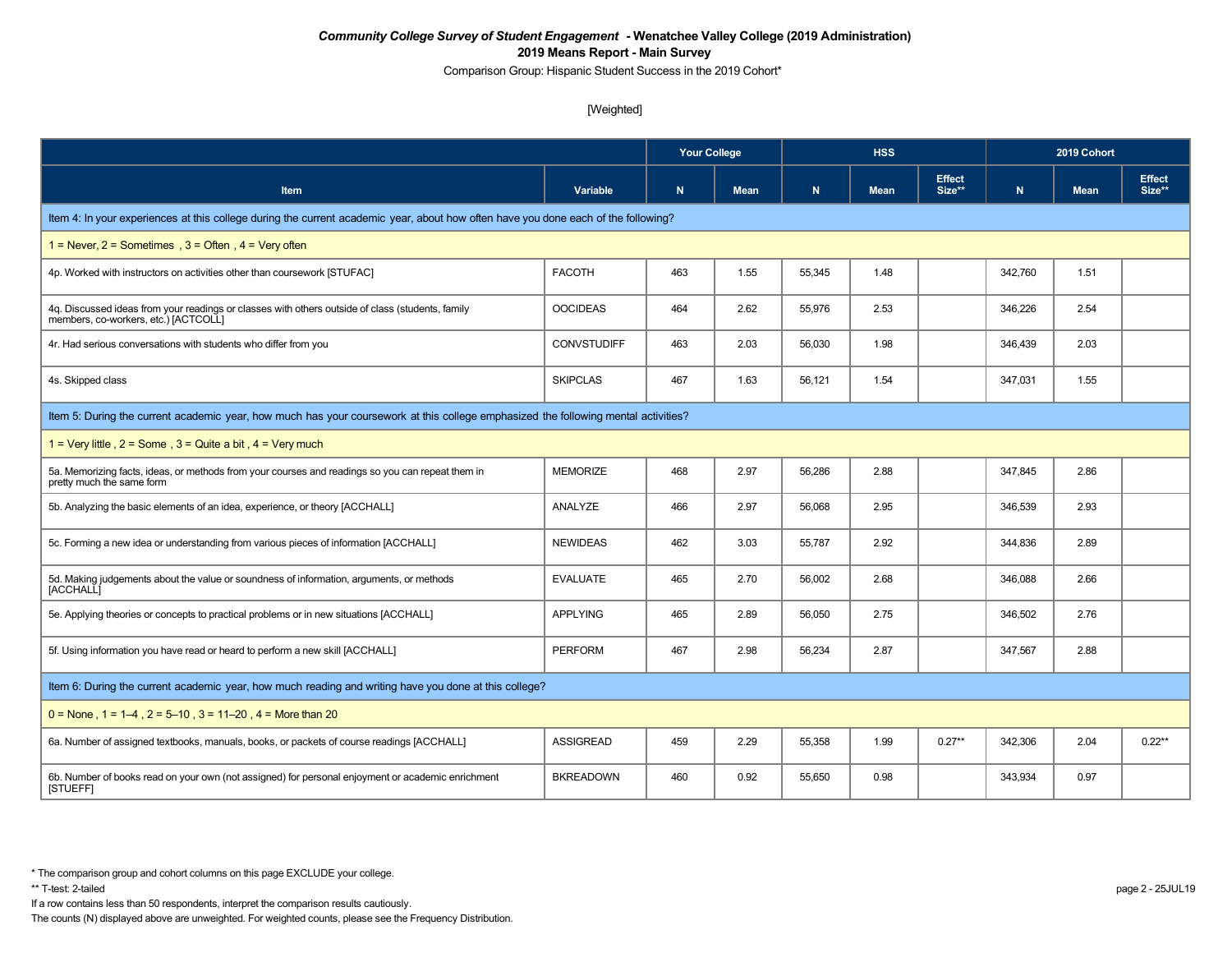Comparison Group: Hispanic Student Success in the 2019 Cohort\*

[Weighted]

|                                                                                                                                                                                        |                    | <b>Your College</b> |             | <b>HSS</b> |             |                         | 2019 Cohort |             |                         |
|----------------------------------------------------------------------------------------------------------------------------------------------------------------------------------------|--------------------|---------------------|-------------|------------|-------------|-------------------------|-------------|-------------|-------------------------|
| <b>Item</b>                                                                                                                                                                            | Variable           | $\mathbf N$         | <b>Mean</b> | N          | <b>Mean</b> | <b>Effect</b><br>Size** | $\mathbf N$ | <b>Mean</b> | <b>Effect</b><br>Size** |
| Item 6: During the current academic year, how much reading and writing have you done at this college?                                                                                  |                    |                     |             |            |             |                         |             |             |                         |
| $0 =$ None, 1 = 1–4, 2 = 5–10, 3 = 11–20, 4 = More than 20                                                                                                                             |                    |                     |             |            |             |                         |             |             |                         |
| 6c. Number of written papers or reports of any length [ACCHALL]                                                                                                                        | <b>NUMPAPRRPTS</b> | 463                 | 2.24        | 55,559     | 1.83        | $0.38**$                | 343.698     | 1.82        | $0.38**$                |
| Item 7                                                                                                                                                                                 |                    |                     |             |            |             |                         |             |             |                         |
| 1 = Extremely easy, $2 = (2)$ , $3 = (3)$ , $4 = (4)$ , $5 = (5)$ , $6 = (6)$ , $7 =$ Extremely challenging                                                                            |                    |                     |             |            |             |                         |             |             |                         |
| 7. Mark the response that best represents the extent to which your examinations during the current<br>academic year have challenged you to do your best work at this college [ACCHALL] | CHALNGXAM          | 446                 | 5.09        | 53,055     | 4.86        |                         | 328,034     | 4.89        |                         |
| Item 9: How much does this college emphasize the following?                                                                                                                            |                    |                     |             |            |             |                         |             |             |                         |
| $1 = \text{Very little }$ , $2 = \text{Some }$ , $3 = \text{Quite }$ a bit, $4 = \text{Very much}$                                                                                     |                    |                     |             |            |             |                         |             |             |                         |
| 9a. Encouraging you to spend significant amounts of time studying [ACCHALL]                                                                                                            | <b>ENVSCHOL</b>    | 462                 | 3.12        | 55,755     | 3.05        |                         | 344,702     | 3.03        |                         |
| 9b. Providing the support you need to help you succeed at this college [SUPPORT]                                                                                                       | <b>ENVSUPRT</b>    | 459                 | 3.09        | 55,612     | 3.07        |                         | 343,905     | 3.07        |                         |
| 9c. Encouraging contact among students from different economic, social, and racial or ethnic<br>backgrounds [SUPPORT]                                                                  | <b>ENVDIVRS</b>    | 463                 | 2.80        | 55,503     | 2.72        |                         | 343,106     | 2.67        |                         |
| 9d. Helping you cope with your non-academic responsibilities (work, family, etc.) [SUPPORT]                                                                                            | <b>ENVNACAD</b>    | 462                 | 2.06        | 55,408     | 2.08        |                         | 342,640     | 2.06        |                         |
| 9e. Providing the support you need to thrive socially [SUPPORT]                                                                                                                        | <b>ENVSOCAL</b>    | 459                 | 2.22        | 55.444     | 2.29        |                         | 342,746     | 2.26        |                         |
| 9f. Providing the financial support you need to afford your education [SUPPORT]                                                                                                        | <b>FINSUPP</b>     | 460                 | 2.65        | 55,464     | 2.56        |                         | 342,904     | 2.58        |                         |
| Item 10: About how many hours do you spend in a typical 7-day week doing each of the following?                                                                                        |                    |                     |             |            |             |                         |             |             |                         |
| $0 =$ None, 1 = 1–5, 2 = 6–10, 3 = 11–20, 4 = 21–30, 5 = More than 30                                                                                                                  |                    |                     |             |            |             |                         |             |             |                         |
| 10a. Preparing for class (studying, reading, writing, rehearsing, doing homework, etc.) [STUEFF]                                                                                       | ACADPR01           | 463                 | 2.37        | 55,619     | 1.93        | $0.41**$                | 343,693     | 2.00        | $0.34**$                |
| 10b. Working for pay                                                                                                                                                                   | <b>PAYWORK</b>     | 460                 | 2.43        | 55,281     | 2.89        | $-0.24**$               | 341,857     | 2.87        | $-0.23**$               |

If a row contains less than 50 respondents, interpret the comparison results cautiously.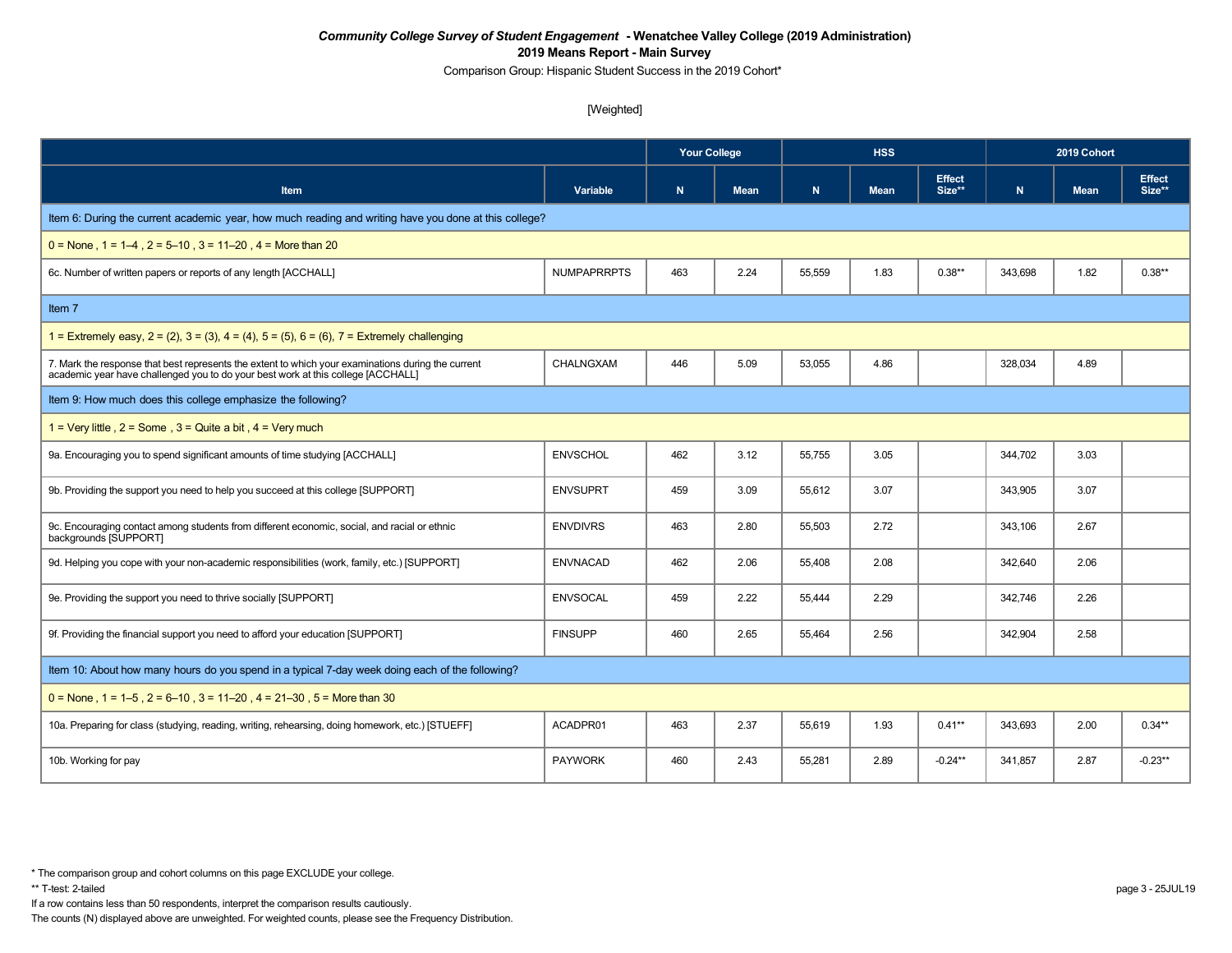Comparison Group: Hispanic Student Success in the 2019 Cohort\*

#### [Weighted]

|                                                                                                                                               |                   | <b>Your College</b> |             |        | <b>HSS</b>  |                         | 2019 Cohort |             |                         |  |
|-----------------------------------------------------------------------------------------------------------------------------------------------|-------------------|---------------------|-------------|--------|-------------|-------------------------|-------------|-------------|-------------------------|--|
| Item                                                                                                                                          | <b>Variable</b>   | N                   | <b>Mean</b> | N      | <b>Mean</b> | <b>Effect</b><br>Size** | N           | <b>Mean</b> | <b>Effect</b><br>Size** |  |
| Item 10: About how many hours do you spend in a typical 7-day week doing each of the following?                                               |                   |                     |             |        |             |                         |             |             |                         |  |
| $0 =$ None, 1 = 1–5, 2 = 6–10, 3 = 11–20, 4 = 21–30, 5 = More than 30                                                                         |                   |                     |             |        |             |                         |             |             |                         |  |
| 10c. Participating in college-sponsored activities (organizations, campus publications, student<br>government, intramural sports, etc.)       | <b>PARTICXCUR</b> | 461                 | 0.42        | 55,451 | 0.32        |                         | 342,951     | 0.34        |                         |  |
| 10d. Providing care for dependents living with you (parents, children, spouse, etc.)                                                          | CAREDE01          | 460                 | 1.42        | 55,223 | 1.55        |                         | 341,349     | 1.51        |                         |  |
| 10e. Commuting to and from classes                                                                                                            | <b>COMMUTE</b>    | 462                 | 1.38        | 55,332 | 1.31        |                         | 342,531     | 1.34        |                         |  |
| Item 11: How much has your experience at this college contributed to your knowledge, skills, and personal development in the following areas? |                   |                     |             |        |             |                         |             |             |                         |  |
| 1 = Very little, $2 =$ Some, $3 =$ Quite a bit, $4 =$ Very much                                                                               |                   |                     |             |        |             |                         |             |             |                         |  |
| 11a. Acquiring job- or work-related knowledge and skills                                                                                      | <b>GNWORK</b>     | 461                 | 2.65        | 55,420 | 2.41        | $0.23**$                | 342,875     | 2.50        |                         |  |
| 11b. Writing clearly and effectively                                                                                                          | <b>GNWRITE</b>    | 461                 | 2.86        | 55,519 | 2.80        |                         | 343,329     | 2.73        |                         |  |
| 11c. Speaking clearly and effectively                                                                                                         | <b>GNSPEAK</b>    | 462                 | 2.74        | 55,459 | 2.75        |                         | 342,928     | 2.67        |                         |  |
| 11d. Thinking critically and analytically                                                                                                     | <b>GNANALY</b>    | 464                 | 3.03        | 55,385 | 2.99        |                         | 342,745     | 2.96        |                         |  |
| 11e. Solving numerical problems                                                                                                               | <b>GNSOLVE</b>    | 463                 | 2.71        | 55,443 | 2.67        |                         | 342,865     | 2.63        |                         |  |
| 11f. Working effectively with others                                                                                                          | <b>GNOTHERS</b>   | 462                 | 2.85        | 55,407 | 2.84        |                         | 342,780     | 2.81        |                         |  |
| 11g. Learning effectively on your own                                                                                                         | <b>GNINQ</b>      | 462                 | 3.01        | 55,435 | 2.99        |                         | 342,809     | 2.96        |                         |  |
| 11h. Developing clearer career goals                                                                                                          | <b>GNCARGOAL</b>  | 461                 | 2.70        | 55,391 | 2.73        |                         | 342,631     | 2.72        |                         |  |
| 11i. Gaining information about career opportunities                                                                                           | <b>GNGAINCAR</b>  | 461                 | 2.63        | 55,494 | 2.57        |                         | 343,184     | 2.58        |                         |  |

If a row contains less than 50 respondents, interpret the comparison results cautiously.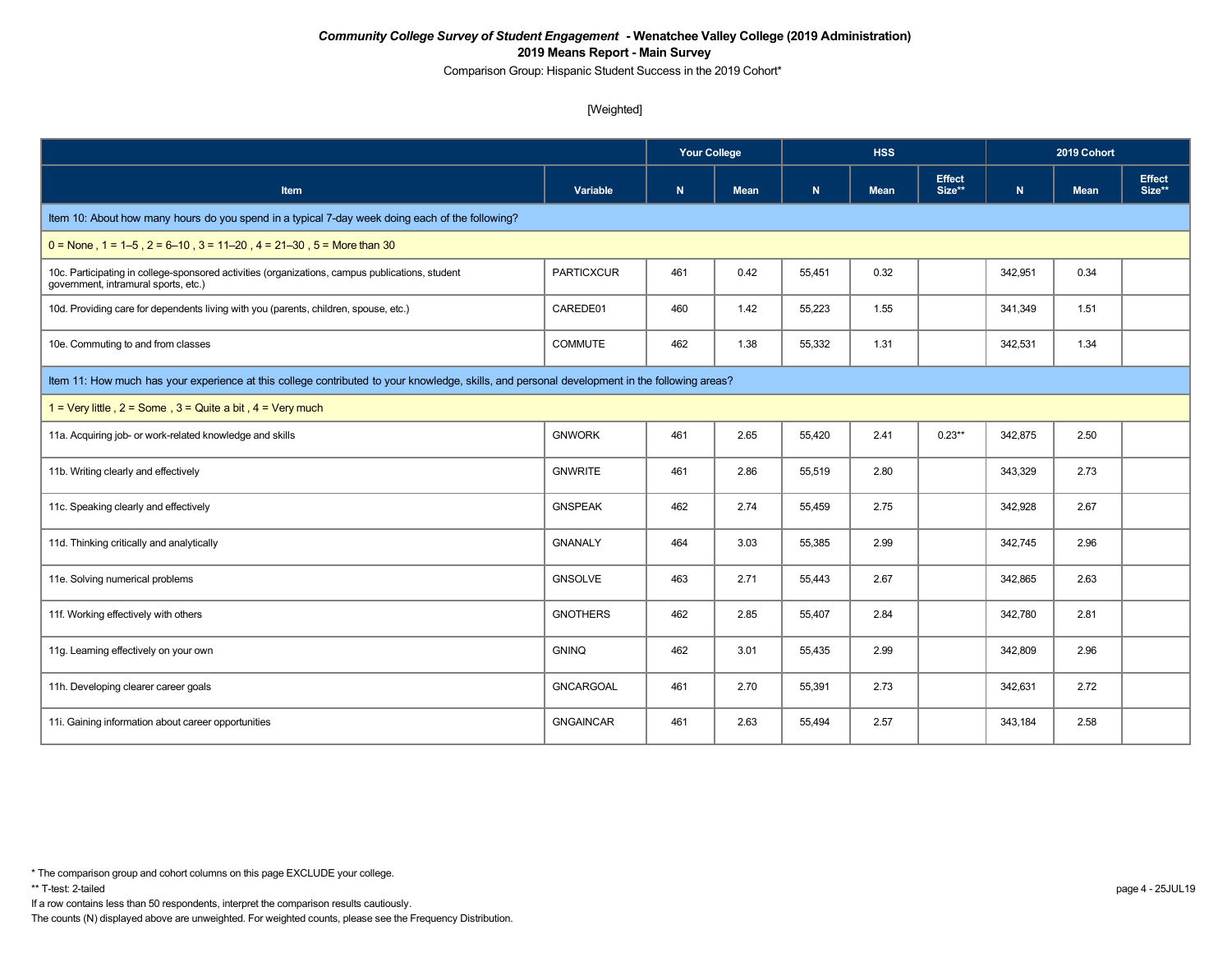Comparison Group: Hispanic Student Success in the 2019 Cohort\*

[Weighted]

|                                                                                             |                     |     | <b>Your College</b> |        | <b>HSS</b>  |                         | 2019 Cohort |             |                         |
|---------------------------------------------------------------------------------------------|---------------------|-----|---------------------|--------|-------------|-------------------------|-------------|-------------|-------------------------|
| <b>Item</b>                                                                                 | Variable            | N   | <b>Mean</b>         | N      | <b>Mean</b> | <b>Effect</b><br>Size** | N           | <b>Mean</b> | <b>Effect</b><br>Size** |
| Item 12.1: How often have you used the following services during the current academic year? |                     |     |                     |        |             |                         |             |             |                         |
| $0 =$ Never, $1 = 1$ time, $2 = 2-4$ times, $3 = 5$ or more times                           |                     |     |                     |        |             |                         |             |             |                         |
| 12.1a. Academic advising/planning [SUPPORT]                                                 | <b>FREQACAD</b>     | 451 | 1.54                | 54,558 | 1.57        |                         | 337,421     | 1.58        |                         |
| 12.1b. Career counseling [SUPPORT]                                                          | <b>FREQCACOU</b>    | 449 | 0.55                | 54,237 | 0.73        |                         | 335,727     | 0.61        |                         |
| 12.1c. Job placement assistance                                                             | <b>FREQJOBPL</b>    | 447 | 0.20                | 53,874 | 0.18        |                         | 333,487     | 0.19        |                         |
| 12.1d. Peer or other tutoring [STUEFF]                                                      | <b>FREQTUTOR</b>    | 445 | 0.79                | 53,797 | 0.85        |                         | 333,040     | 0.74        |                         |
| 12.1e. Skill labs (writing, math, etc.) [STUEFF]                                            | <b>FREQLAB</b>      | 445 | 0.95                | 53,682 | 0.95        |                         | 332,482     | 0.92        |                         |
| 12.1f. Child care                                                                           | <b>FREQCHLD</b>     | 448 | 0.06                | 53,654 | 0.10        |                         | 332,293     | 0.11        |                         |
| 12.1g. Financial aid advising                                                               | <b>FREQFAADV</b>    | 448 | 1.13                | 53,826 | 1.07        |                         | 333,139     | 1.08        |                         |
| 12.1h. Computer lab [STUEFF]                                                                | <b>FREQCOMLB</b>    | 445 | 1.75                | 53,756 | 1.38        | $0.30**$                | 332,795     | 1.45        | $0.24***$               |
| 12.1i. Student organizations                                                                | <b>FREQSTORG</b>    | 446 | 0.54                | 53,529 | 0.43        |                         | 331,610     | 0.44        |                         |
| 12.1j. Transfer advising/planning                                                           | <b>FREQTRADV</b>    | 439 | 0.61                | 53,109 | 0.65        |                         | 329,011     | 0.61        |                         |
| 12.1k. Library resources and services                                                       | <b>FREQLIB</b>      | 447 | 1.92                | 53,677 | 1.62        | $0.25**$                | 332,375     | 1.54        | $0.32**$                |
| 12.1I. Services for students with disabilities                                              | <b>FREQDISABSVC</b> | 450 | 0.18                | 53,997 | 0.18        |                         | 334,206     | 0.19        |                         |
| 12.1m. Services for active military and veterans                                            | <b>FREQMILSVCS</b>  | 449 | 0.08                | 53,970 | 0.14        |                         | 334,043     | 0.14        |                         |
| Item 12.2: How satisfied are you with the services?                                         |                     |     |                     |        |             |                         |             |             |                         |
| $0 = Not at all$ , $1 = Somewhat$ , $2 = Very$                                              |                     |     |                     |        |             |                         |             |             |                         |
| 12.2a. Academic advising/planning                                                           | <b>SATACAD</b>      | 377 | 1.32                | 46,324 | 1.35        |                         | 286,966     | 1.38        |                         |

\*\* T-test: 2-tailed page 5 - 25JUL19

If a row contains less than 50 respondents, interpret the comparison results cautiously.

<sup>\*</sup> The comparison group and cohort columns on this page EXCLUDE your college.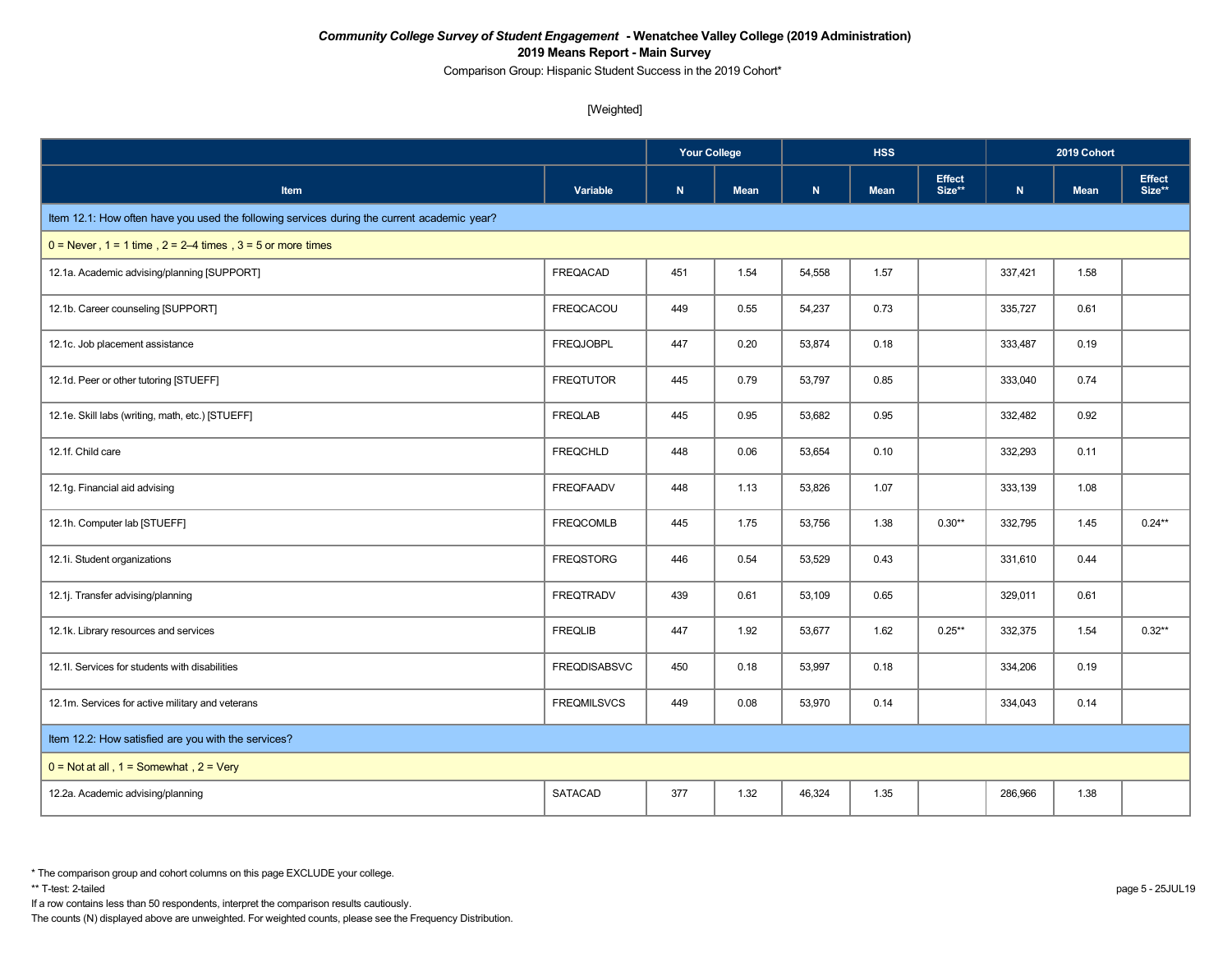Comparison Group: Hispanic Student Success in the 2019 Cohort\*

[Weighted]

|                                                                   |                    |           |             |             | <b>HSS</b>  |                         | 2019 Cohort |      |                         |
|-------------------------------------------------------------------|--------------------|-----------|-------------|-------------|-------------|-------------------------|-------------|------|-------------------------|
| Item                                                              | Variable           | ${\bf N}$ | <b>Mean</b> | $\mathbf N$ | <b>Mean</b> | <b>Effect</b><br>Size** | ${\sf N}$   | Mean | <b>Effect</b><br>Size** |
| Item 12.2: How satisfied are you with the services?               |                    |           |             |             |             |                         |             |      |                         |
| $0 = Not at all$ , $1 = Somewhat$ , $2 = Very$                    |                    |           |             |             |             |                         |             |      |                         |
| 12.2b. Career counseling                                          | SATCACOU           | 193       | 1.20        | 26,307      | 1.25        |                         | 144,879     | 1.24 |                         |
| 12.2c. Job placement assistance                                   | <b>SATJOBPL</b>    | 94        | 1.05        | 12,133      | 0.93        |                         | 75,990      | 0.97 |                         |
| 12.2d. Peer or other tutoring                                     | <b>SATTUTOR</b>    | 205       | 1.27        | 26,335      | 1.37        |                         | 147,607     | 1.36 |                         |
| 12.2e. Skill labs (writing, math, etc.)                           | <b>SATLAB</b>      | 222       | 1.41        | 26,829      | 1.40        |                         | 159,155     | 1.39 |                         |
| 12.2f. Child care                                                 | <b>SATCHLD</b>     | 46        | 0.78        | 7,579       | 0.89        |                         | 46,921      | 0.93 |                         |
| 12.2g. Financial aid advising                                     | SATFAADV           | 285       | 1.35        | 33,022      | 1.35        |                         | 207,039     | 1.36 |                         |
| 12.2h. Computer lab                                               | <b>SATCOMLB</b>    | 342       | 1.53        | 34,431      | 1.55        |                         | 219,877     | 1.56 |                         |
| 12.2i. Student organizations                                      | <b>SATSTORG</b>    | 159       | 1.13        | 17,872      | 1.17        |                         | 110,176     | 1.19 |                         |
| 12.2j. Transfer advising/planning                                 | <b>SATTRADV</b>    | 190       | 1.29        | 25,084      | 1.27        |                         | 147,644     | 1.26 |                         |
| 12.2k. Library resources and services                             | <b>SATLIB</b>      | 362       | 1.68        | 40,423      | 1.59        |                         | 242,365     | 1.57 |                         |
| 12.2l. Services for students with disabilities                    | <b>SATDISABSVC</b> | 71        | 1.27        | 9,178       | 1.17        |                         | 58,872      | 1.18 |                         |
| 12.2m. Services for active military and veterans                  | SATMILSVCS         | 55        | 1.05        | 8,918       | 1.06        |                         | 55,545      | 1.08 |                         |
| Item 12.3: How important are the services to you at this college? |                    |           |             |             |             |                         |             |      |                         |
| 1 = Not at all, $2 =$ Somewhat, $3 =$ Very                        |                    |           |             |             |             |                         |             |      |                         |
| 12.3a. Academic advising/planning                                 | <b>IMPACAD</b>     | 445       | 2.52        | 52,509      | 2.65        | $-0.21**$               | 326,009     | 2.62 |                         |

If a row contains less than 50 respondents, interpret the comparison results cautiously.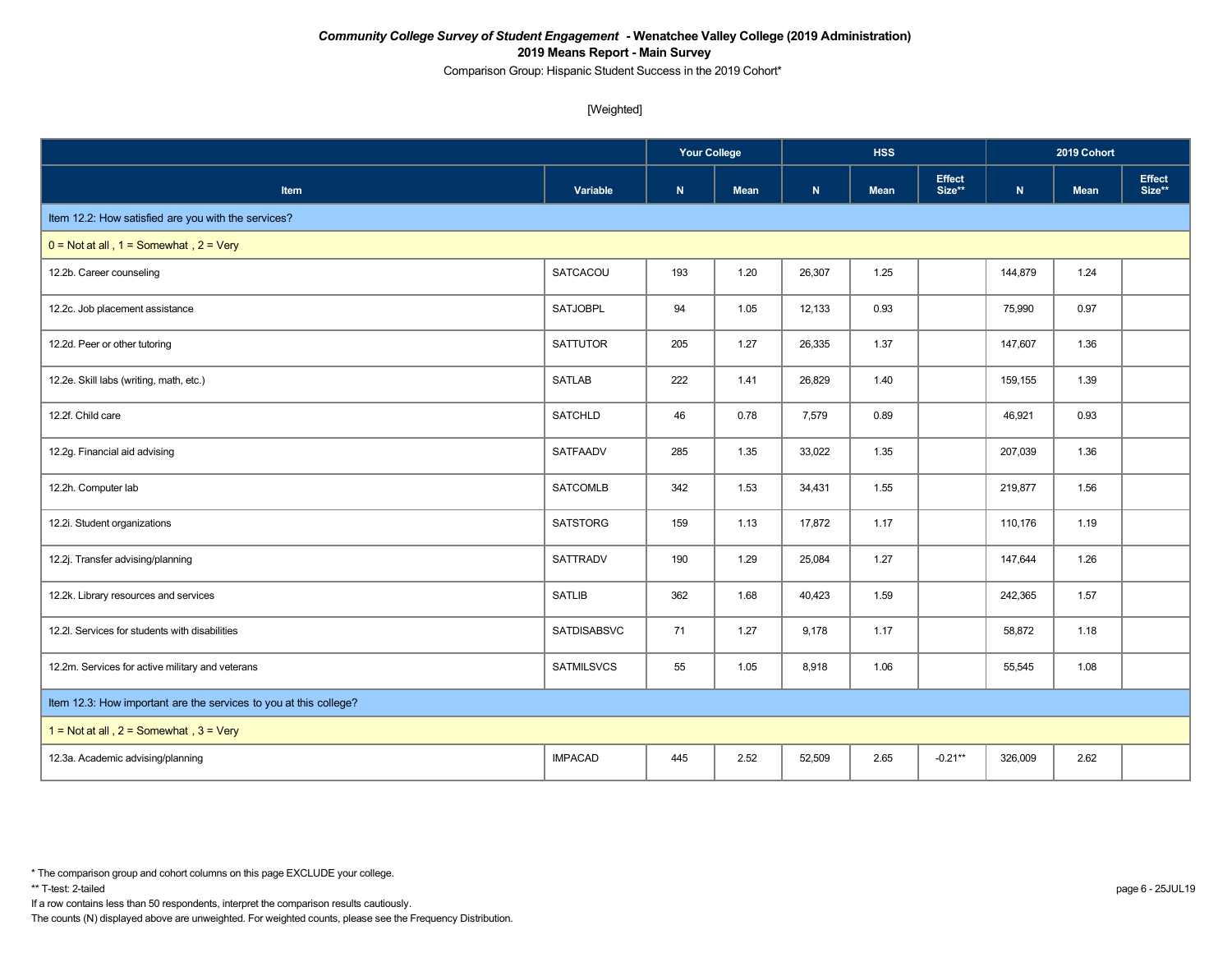Comparison Group: Hispanic Student Success in the 2019 Cohort\*

[Weighted]

|                                                                                                                                                                                                      |                    |           |             | <b>HSS</b>  |             |                         | 2019 Cohort |             |                         |
|------------------------------------------------------------------------------------------------------------------------------------------------------------------------------------------------------|--------------------|-----------|-------------|-------------|-------------|-------------------------|-------------|-------------|-------------------------|
| Item                                                                                                                                                                                                 | Variable           | ${\sf N}$ | <b>Mean</b> | $\mathbf N$ | <b>Mean</b> | <b>Effect</b><br>Size** | $\mathbf N$ | <b>Mean</b> | <b>Effect</b><br>Size** |
| Item 12.3: How important are the services to you at this college?                                                                                                                                    |                    |           |             |             |             |                         |             |             |                         |
| 1 = Not at all, $2 =$ Somewhat, $3 =$ Very                                                                                                                                                           |                    |           |             |             |             |                         |             |             |                         |
| 12.3b. Career counseling                                                                                                                                                                             | <b>IMPCACOU</b>    | 432       | 2.20        | 51,404      | 2.37        | $-0.22**$               | 318,898     | 2.27        |                         |
| 12.3c. Job placement assistance                                                                                                                                                                      | <b>IMPJOBPL</b>    | 429       | 1.96        | 50,584      | 2.04        |                         | 314,322     | 2.02        |                         |
| 12.3d. Peer or other tutoring                                                                                                                                                                        | <b>IMPTUTOR</b>    | 428       | 2.15        | 50,852      | 2.25        |                         | 315,240     | 2.17        |                         |
| 12.3e. Skill labs (writing, math, etc.)                                                                                                                                                              | <b>IMPLAB</b>      | 433       | 2.21        | 50,613      | 2.25        |                         | 314,001     | 2.19        |                         |
| 12.3f. Child care                                                                                                                                                                                    | <b>IMPCHLD</b>     | 426       | 1.77        | 50,087      | 1.81        |                         | 310,709     | 1.78        |                         |
| 12.3g. Financial aid advising                                                                                                                                                                        | <b>IMPFAADV</b>    | 437       | 2.56        | 50,892      | 2.47        |                         | 316,137     | 2.45        |                         |
| 12.3h. Computer lab                                                                                                                                                                                  | <b>IMPCOMLB</b>    | 434       | 2.44        | 50,789      | 2.34        |                         | 315,983     | 2.35        |                         |
| 12.3i. Student organizations                                                                                                                                                                         | <b>IMPSTORG</b>    | 422       | 1.87        | 50,078      | 1.93        |                         | 311,440     | 1.89        |                         |
| 12.3j. Transfer advising/planning                                                                                                                                                                    | <b>IMPTRADV</b>    | 416       | 2.22        | 49,920      | 2.32        |                         | 310,205     | 2.23        |                         |
| 12.3k. Library resources and services                                                                                                                                                                | <b>IMPLIB</b>      | 431       | 2.62        | 51,067      | 2.51        |                         | 317,146     | 2.45        | $0.23**$                |
| 12.3I. Services for students with disabilities                                                                                                                                                       | <b>IMPDISABSVC</b> | 425       | 2.11        | 50,686      | 2.07        |                         | 314,509     | 2.06        |                         |
| 12.3m. Services for active military and veterans                                                                                                                                                     | <b>IMPMILSVCS</b>  | 424       | 1.92        | 50,688      | 1.98        |                         | 314,432     | 1.98        |                         |
| Item 22                                                                                                                                                                                              |                    |           |             |             |             |                         |             |             |                         |
| $0 =$ Never, 1 = Less than 1 time a week, 2 = 1–2 times a week, 3 = 3–4 times a week, 4 = More than 4 times a week                                                                                   |                    |           |             |             |             |                         |             |             |                         |
| 22. During the current academic year at this college, I have participated in supplemental<br>instruction/supplemental learning (extra class sessions with the instructor or an experienced student). | <b>PARTICSI</b>    | 456       | 0.37        | 54,876      | 0.38        |                         | 339,869     | 0.36        |                         |

If a row contains less than 50 respondents, interpret the comparison results cautiously.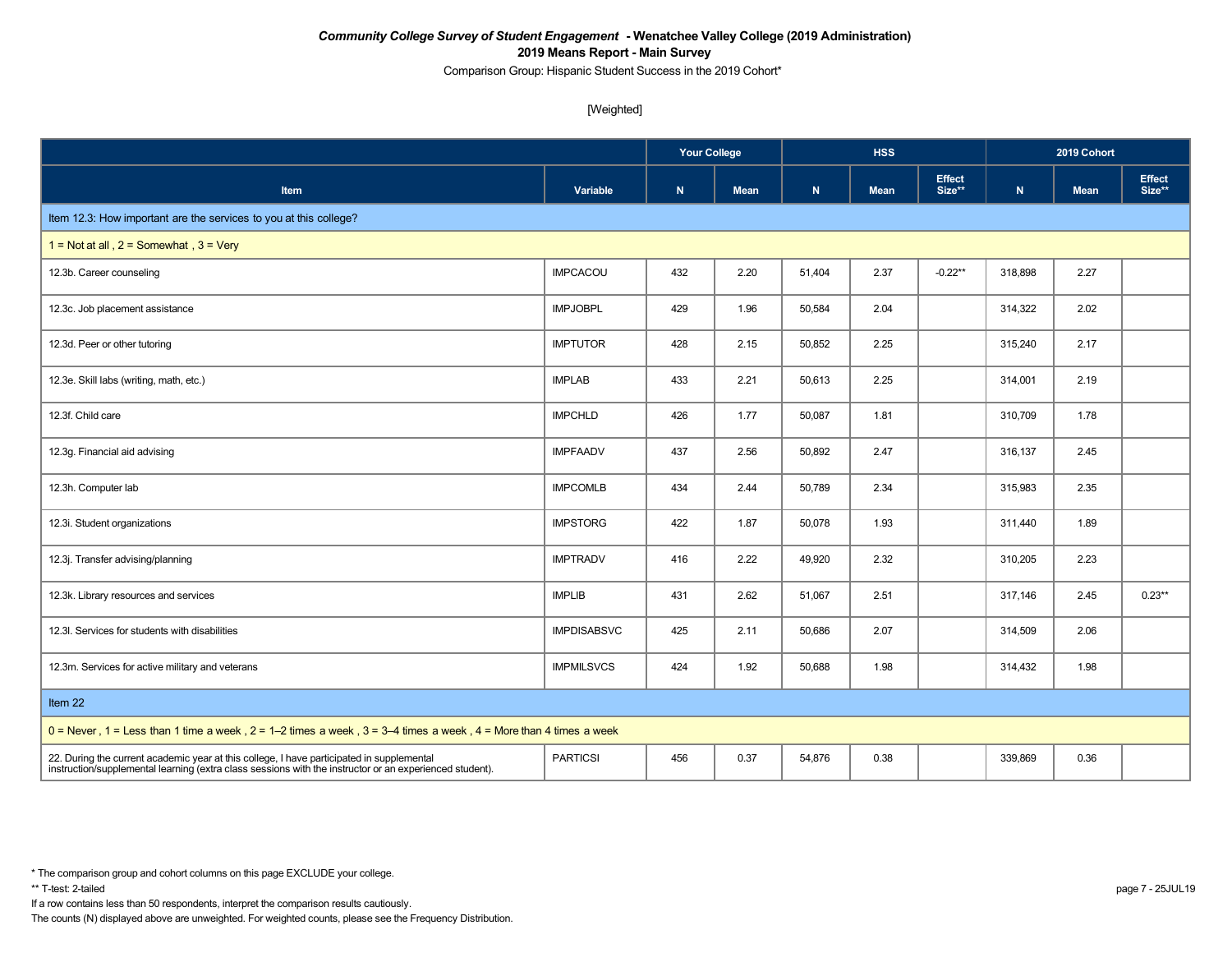Comparison Group: Hispanic Student Success in the 2019 Cohort\*

[Weighted]

|                                                                                                                  |                 |           |             |              | <b>HSS</b>  |                         | 2019 Cohort |      |                         |
|------------------------------------------------------------------------------------------------------------------|-----------------|-----------|-------------|--------------|-------------|-------------------------|-------------|------|-------------------------|
| Item                                                                                                             | Variable        | ${\bf N}$ | <b>Mean</b> | $\mathbf{N}$ | <b>Mean</b> | <b>Effect</b><br>Size** | ${\bf N}$   | Mean | <b>Effect</b><br>Size** |
| Item 23: How likely is it that the following issues would cause you to withdraw from class or from this college? |                 |           |             |              |             |                         |             |      |                         |
| 1 = Not likely, $2 =$ Somewhat likely, $3 =$ Likely, $4 =$ Very likely                                           |                 |           |             |              |             |                         |             |      |                         |
| 23a. Working full-time                                                                                           | <b>WRKFULL</b>  | 456       | 2.36        | 54,526       | 2.28        |                         | 338,378     | 2.21 |                         |
| 23b. Caring for dependents                                                                                       | CAREDEP         | 452       | 2.02        | 54,238       | 1.95        |                         | 336,805     | 1.89 |                         |
| 23c. Academically unprepared                                                                                     | <b>ACADUNP</b>  | 451       | 1.79        | 53,907       | 1.77        |                         | 335,048     | 1.74 |                         |
| 23d. Lack of finances                                                                                            | <b>LACKFIN</b>  | 455       | 2.80        | 54,218       | 2.44        | $0.29**$                | 336,628     | 2.40 | $0.34**$                |
| 23e. Transfer to a 4-year college or university                                                                  | <b>TRANSFER</b> | 451       | 2.20        | 54,297       | 2.34        |                         | 337,033     | 2.25 |                         |
| Item 24                                                                                                          |                 |           |             |              |             |                         |             |      |                         |
| 1 = Not very, $2 =$ Somewhat, $3 =$ Quite a bit, $4 =$ Extremely                                                 |                 |           |             |              |             |                         |             |      |                         |
| 24. How supportive are your friends of your attending this college?                                              | <b>FRNDSUPP</b> | 456       | 3.42        | 54,732       | 3.29        |                         | 339,528     | 3.29 |                         |
| Item 25                                                                                                          |                 |           |             |              |             |                         |             |      |                         |
| $1 = Not very$ , $2 = Somewhat$ , $3 = Quite$ a bit, $4 = Extremely$                                             |                 |           |             |              |             |                         |             |      |                         |
| 25. How supportive is your immediate family of your attending this college?                                      | <b>FAMSUPP</b>  | 457       | 3.64        | 54,754       | 3.53        |                         | 339,637     | 3.53 |                         |
| Item 29                                                                                                          |                 |           |             |              |             |                         |             |      |                         |
| $1 = D$ or lower, $2 = C$ , $3 = B$ , $4 = A$                                                                    |                 |           |             |              |             |                         |             |      |                         |
| 29. At this college, in what range is your overall college grade point average (GPA)?                            | COLGPA          | 446       | 3.02        | 52,274       | 3.00        |                         | 325,396     | 3.05 |                         |

If a row contains less than 50 respondents, interpret the comparison results cautiously.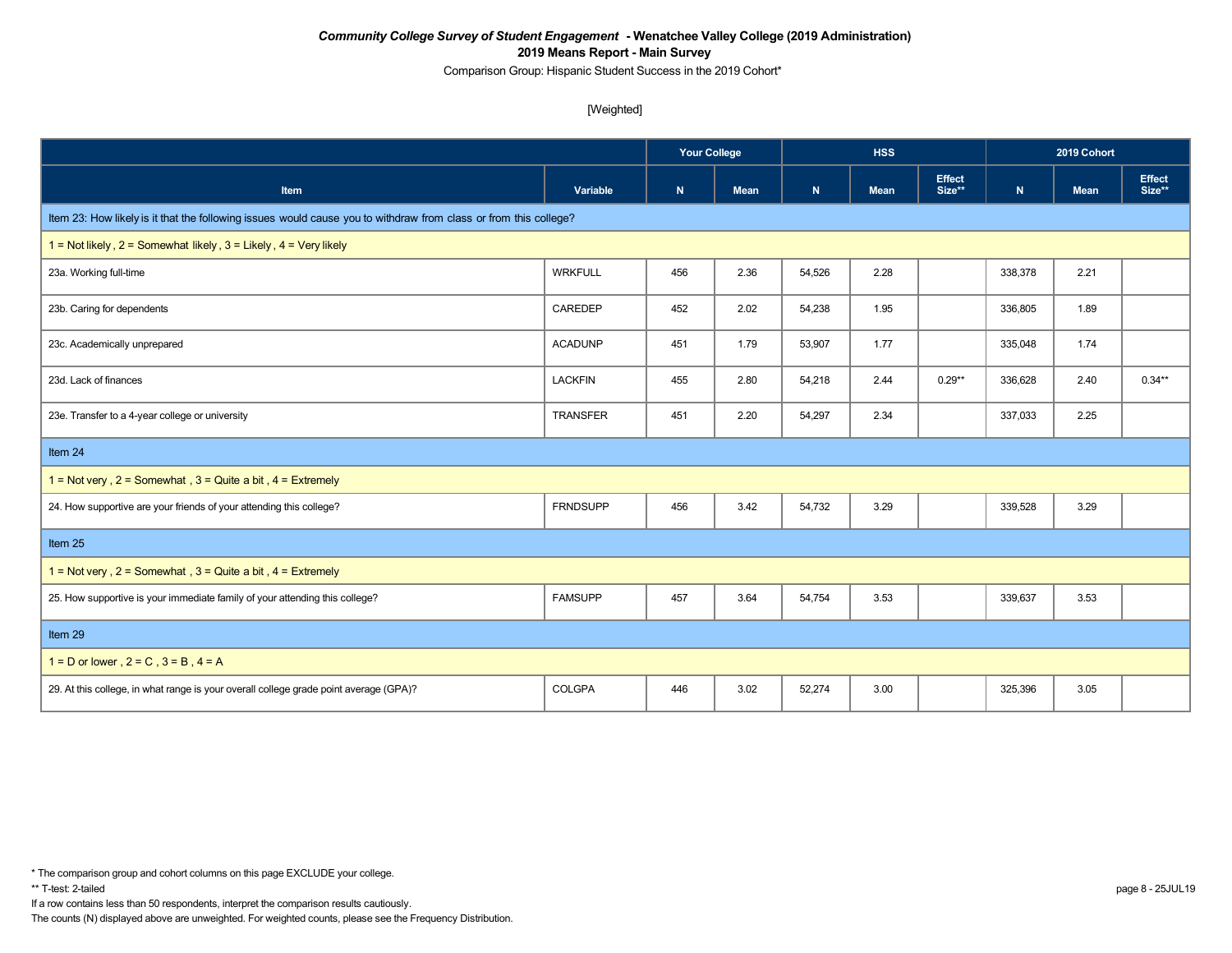Comparison Group: Hispanic Student Success in the 2019 Cohort\*

#### [Weighted]

|                                                                                                                                                                                                                           |                   | <b>Your College</b> |             |        | <b>HSS</b>  |                         |              | 2019 Cohort |                         |
|---------------------------------------------------------------------------------------------------------------------------------------------------------------------------------------------------------------------------|-------------------|---------------------|-------------|--------|-------------|-------------------------|--------------|-------------|-------------------------|
| Item                                                                                                                                                                                                                      | Variable          | $\mathbf N$         | <b>Mean</b> | N      | <b>Mean</b> | <b>Effect</b><br>Size** | $\mathsf{N}$ | <b>Mean</b> | <b>Effect</b><br>Size** |
| Item 30                                                                                                                                                                                                                   |                   |                     |             |        |             |                         |              |             |                         |
| $1 = D$ or lower, $2 = C$ , $3 = B$ , $4 = A$                                                                                                                                                                             |                   |                     |             |        |             |                         |              |             |                         |
| 30. In what range was your overall high school grade point average (GPA)?                                                                                                                                                 | <b>HSGPA</b>      | 417                 | 2.99        | 49,974 | 2.98        |                         | 312,523      | 2.99        |                         |
| Item 32: During the current academic term, how many classes are you taking                                                                                                                                                |                   |                     |             |        |             |                         |              |             |                         |
| $0 =$ None $1 = 1$ , $2 = 2$ , $3 = 3$ , $4 = 4$ , $5 = 5$ or more                                                                                                                                                        |                   |                     |             |        |             |                         |              |             |                         |
| 32a. Face-to-face (a class in which all instruction is face-to-face in a classroom)                                                                                                                                       | NUMCLF2F          | 451                 | 2.41        | 54,304 | 2.60        |                         | 336,623      | 2.66        |                         |
| 32b. Online (a class in which all instruction is online)                                                                                                                                                                  | <b>NUMCLOL</b>    | 424                 | 0.53        | 51,386 | 0.37        | $0.21**$                | 319,390      | 0.47        |                         |
| 32c. Hybrid (a class that is a mixture of face-to-face and online instruction)                                                                                                                                            | <b>NUMCLHYB</b>   | 429                 | 0.47        | 50,932 | 0.32        |                         | 316,361      | 0.39        |                         |
| Item 33                                                                                                                                                                                                                   |                   |                     |             |        |             |                         |              |             |                         |
| $0 =$ None, 1 = 1–14 credits, 2 = 15–29 credits, 3 = 30–44 credits, 4 = 45–60 credits, 5 = Over 60 credits                                                                                                                |                   |                     |             |        |             |                         |              |             |                         |
| 33. How many total credit hours have you earned at this college, not counting the courses you are<br>currently taking this academic term?                                                                                 | <b>TOTCREARND</b> | 455                 | 3.35        | 54,147 | 2.08        | $0.88**$                | 336,136      | 2.13        | $0.85**$                |
| Item 34                                                                                                                                                                                                                   |                   |                     |             |        |             |                         |              |             |                         |
| 1 = This is my first academic term, 2 = This is my second academic term, 3 = This is my third or fourth academic term, 4 = This is my fifth or sixth academic term, 5 = I have been enrolled more than six academic terms |                   |                     |             |        |             |                         |              |             |                         |
| 34. How many total academic terms have you been enrolled at this college?                                                                                                                                                 | <b>TOTTERMS</b>   | 460                 | 3.09        | 54,670 | 2.65        | $0.37**$                | 339.565      | 2.62        | $0.40**$                |
| Item 36                                                                                                                                                                                                                   |                   |                     |             |        |             |                         |              |             |                         |
| $1 =$ Poor $.2 =$ Fair $.3 =$ Good $.4 =$ Excellent                                                                                                                                                                       |                   |                     |             |        |             |                         |              |             |                         |
| 36. How would you evaluate your overall educational experience at this college?                                                                                                                                           | OVRALLEXPER       | 458                 | 3.23        | 54,819 | 3.18        |                         | 340,703      | 3.19        |                         |

If a row contains less than 50 respondents, interpret the comparison results cautiously.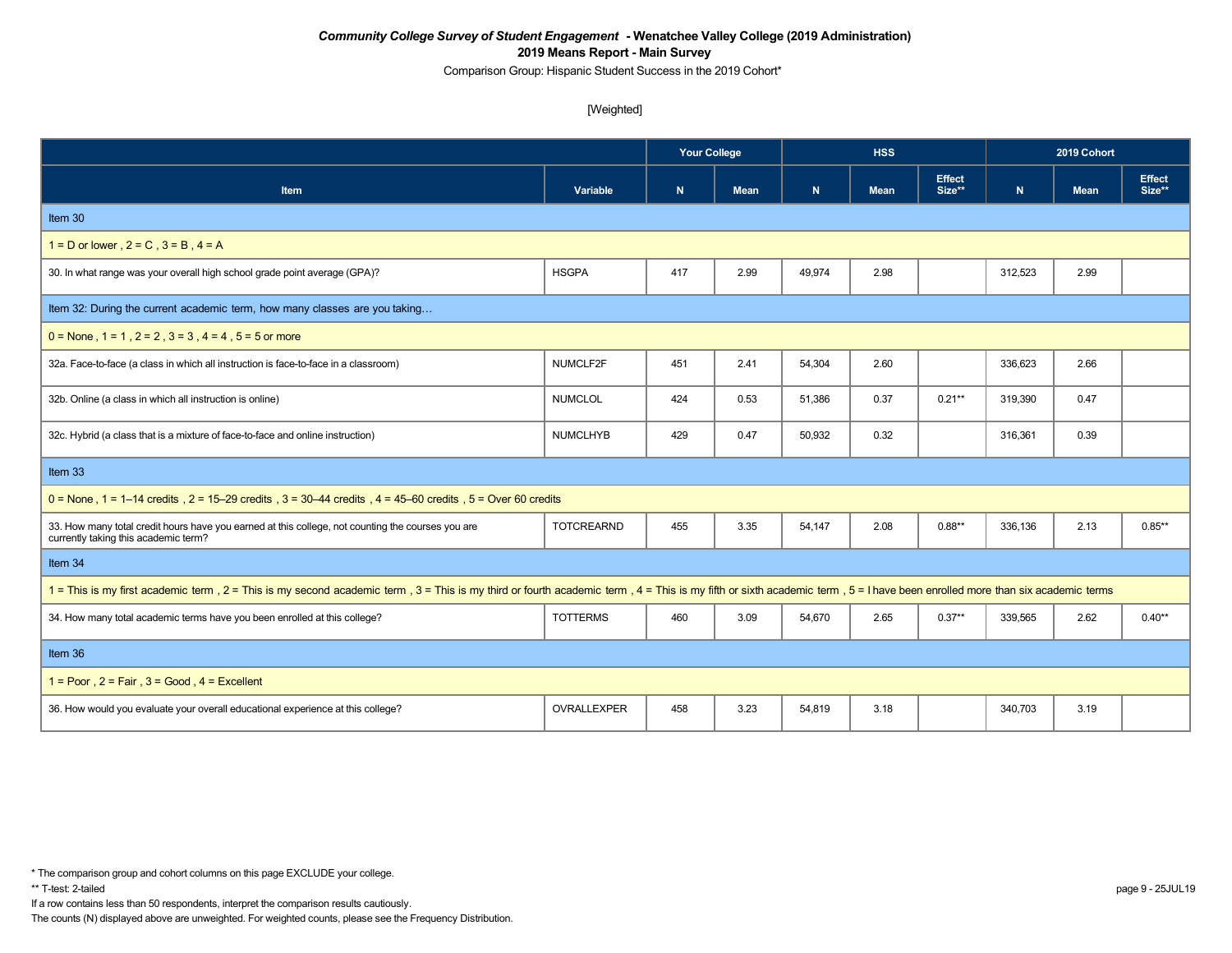# **Colleges in the Comparison Group**

Comparison Group: Hispanic Student Success in the 2019 Cohort

| <b>Institution</b>                        | <b>State</b> | Year |
|-------------------------------------------|--------------|------|
| Aims Community College                    | CO           | 2018 |
| Alvin Community College                   | <b>TX</b>    | 2019 |
| Antelope Valley College                   | CA           | 2019 |
| Arizona Western College                   | AZ           | 2018 |
| <b>Austin Community College</b>           | <b>TX</b>    | 2019 |
| <b>Bakersfield College</b>                | CA           | 2017 |
| <b>Berkeley City College</b>              | CA           | 2017 |
| <b>Brazosport College</b>                 | <b>TX</b>    | 2018 |
| Cerro Coso Community College              | CA           | 2017 |
| <b>Chandler-Gilbert Community College</b> | <b>AZ</b>    | 2017 |
| Citrus College                            | CA           | 2018 |
| <b>Clovis Community College</b>           | <b>NM</b>    | 2017 |
| College of the Mainland                   | TX           | 2019 |
| Columbia Basin College                    | <b>WA</b>    | 2017 |
| Community College of Denver               | CO           | 2019 |
| <b>Cosumnes River College</b>             | CA           | 2019 |
| <b>Cumberland County College</b>          | <b>NJ</b>    | 2019 |
| El Centro College                         | <b>TX</b>    | 2017 |
| El Paso Community College                 | <b>TX</b>    | 2017 |
| Florida Keys Community College            | FL           | 2019 |
| Garden City Community College             | KS           | 2019 |
| GateWay Community College                 | AZ           | 2017 |
| Gavilan College                           | CA           | 2018 |
| Georgia Highlands College                 | GA           | 2017 |
| <b>Glendale Community College</b>         | AZ           | 2017 |
| Hartnell College                          | CA           | 2018 |
| <b>Houston Community College</b>          | TX           | 2018 |
| <b>Howard College</b>                     | <b>TX</b>    | 2018 |
| Kapiolani Community College               | HI           | 2018 |
| Laney College                             | CA           | 2017 |
| Leech Lake Tribal College                 | <b>MN</b>    | 2019 |
| Mesa Community College                    | AZ           | 2017 |
| Miami Dade College                        | FL           | 2018 |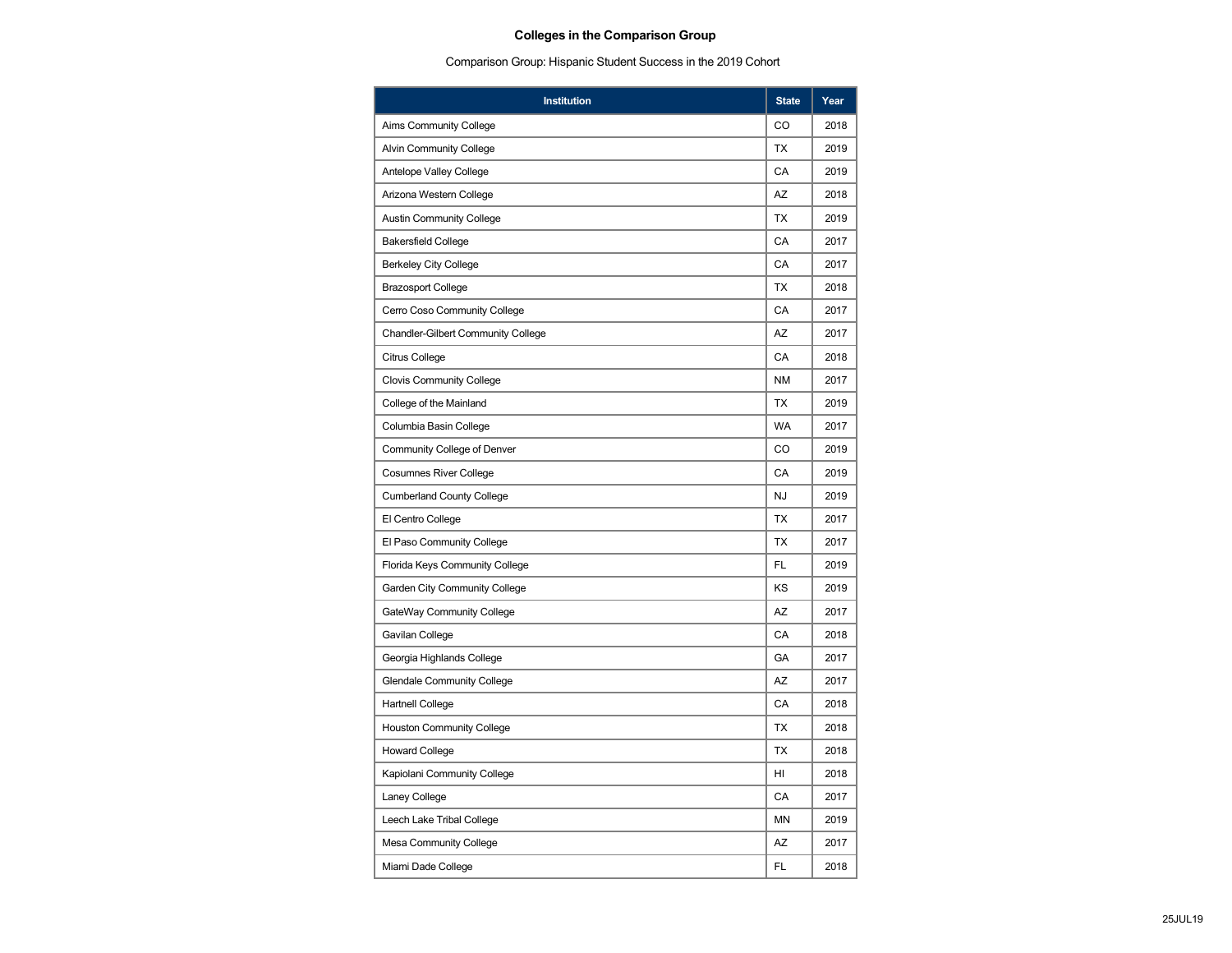# **Colleges in the Comparison Group**

Comparison Group: Hispanic Student Success in the 2019 Cohort

| <b>Institution</b>                             | <b>State</b> | Year |
|------------------------------------------------|--------------|------|
| Middlesex County College                       | <b>NJ</b>    | 2018 |
| Modesto Junior College                         | CA           | 2019 |
| Mountain View College                          | ТX           | 2019 |
| Mt. San Jacinto College                        | CA           | 2019 |
| Naugatuck Valley Community College             | <b>CT</b>    | 2018 |
| New Mexico State University Alamogordo         | <b>NM</b>    | 2019 |
| Norco College                                  | CA           | 2019 |
| Northeast Texas Community College              | <b>TX</b>    | 2018 |
| Norwalk Community College                      | СT           | 2018 |
| Orange County Community College                | <b>NY</b>    | 2018 |
| Otero Junior College                           | CO           | 2019 |
| Palm Beach State College                       | FL           | 2019 |
| Palo Alto College                              | TX           | 2019 |
| Paradise Valley Community College              | AZ           | 2017 |
| Passaic County Community College               | NJ           | 2019 |
| <b>Phoenix College</b>                         | <b>AZ</b>    | 2017 |
| Porterville College                            | CA           | 2017 |
| <b>Pueblo Community College</b>                | CO           | 2017 |
| Reading Area Community College                 | PA           | 2017 |
| <b>Rockland Community College</b>              | ΝY           | 2018 |
| Roxbury Community College                      | MA           | 2019 |
| San Antonio College                            | <b>TX</b>    | 2019 |
| San Jacinto College - Central Campus           | ТX           | 2019 |
| San Jacinto College - North Campus             | TX           | 2019 |
| San Jacinto College - South Campus             | TX           | 2019 |
| San Jose City College                          | CA           | 2018 |
| Seward County Community College                | KS           | 2018 |
| South Mountain Community College               | AZ           | 2017 |
| South Texas College                            | ТX           | 2018 |
| Southwest Texas Junior College                 | TX           | 2018 |
| St. Philip's College                           | <b>TX</b>    | 2019 |
| <b>Tarrant County College Northeast Campus</b> | <b>TX</b>    | 2019 |
| <b>Tarrant County College Northwest Campus</b> | TX           | 2019 |